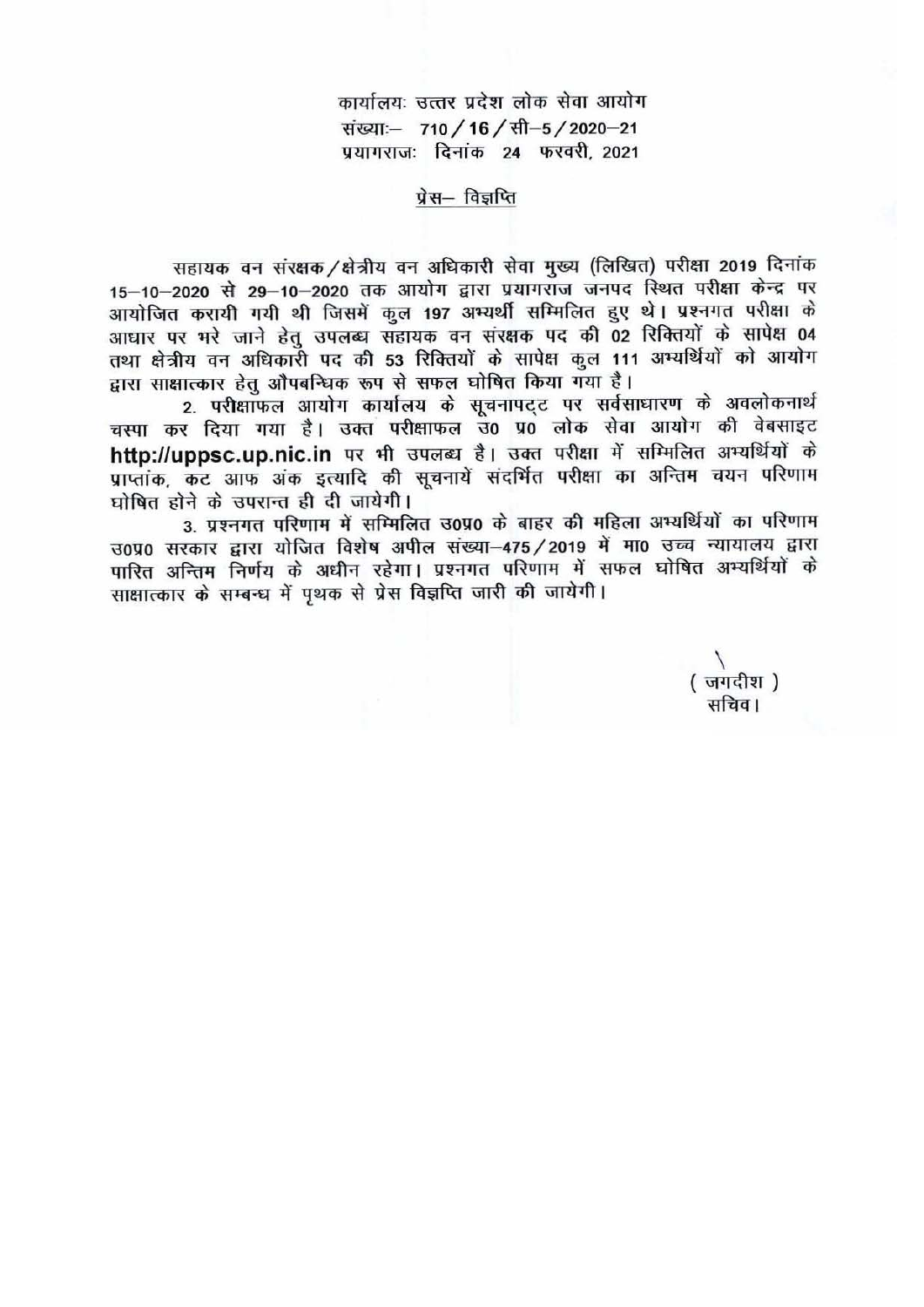## U.P. PUBLIC SERVICE COMMISSION, PRAYAGRAJ DATA PROCESSING CENTRE ASSISTANT CONSERVATOR OF FOREST/RANGE FOREST OFFICER (MAIN) EXAMINATION 2019 LIST OF CANDIDATES QUALIFIED FOR THE INTERVIEW GROUP 1:: ASSISTANT CONSERVATOR OF FOREST ROLLNO 318207 ROLLNO 410596 ROLLNO 428388 ROLLNO 460269

## **TOTAL NO OF CANDIDATES QUALIFIED :: 000004**